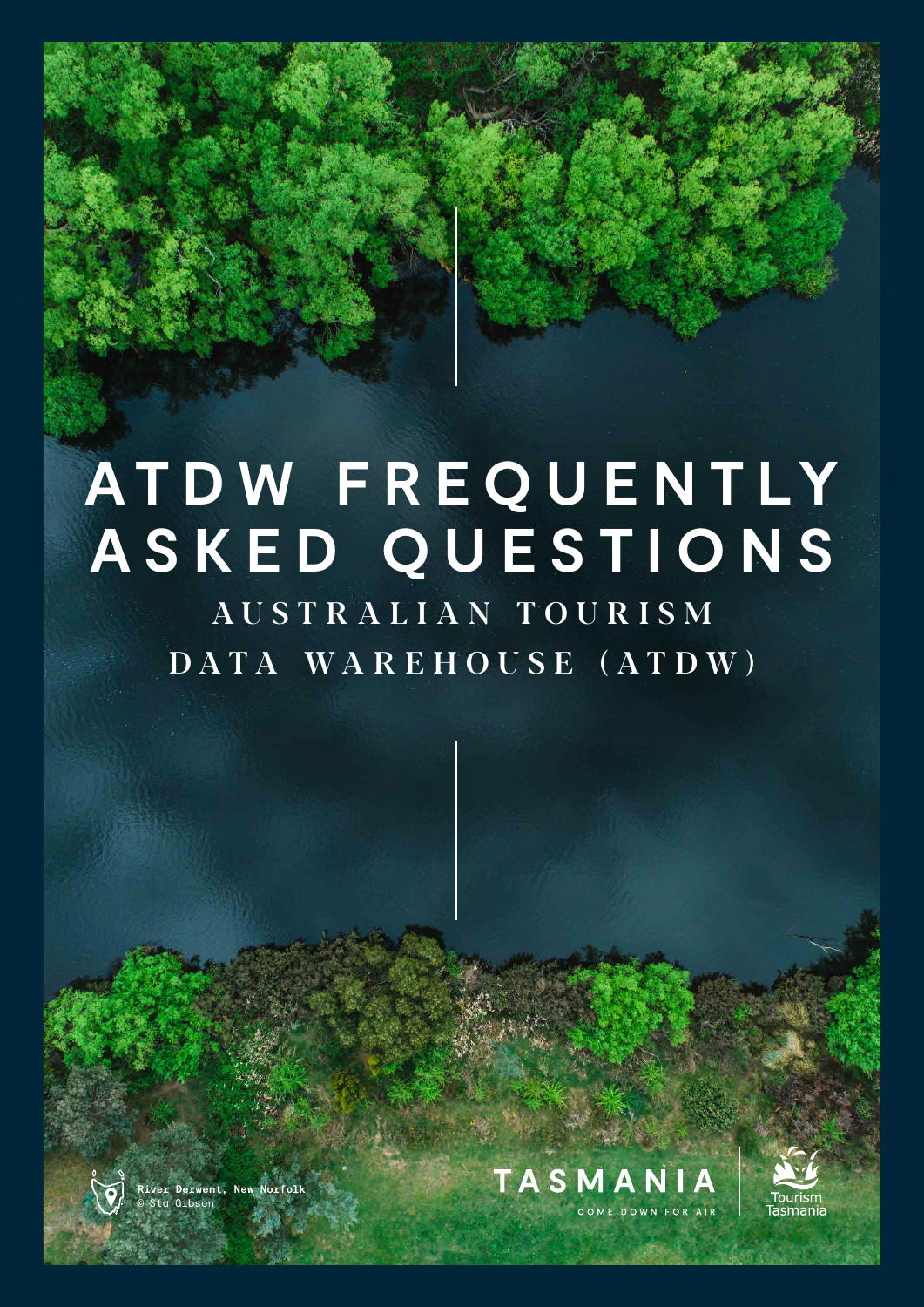## WHAT IS A T D W A N D ATDW-ONLINE?

**ATDW allows operators to easily** promote their business on numerous travel websites that connect directly to consumers, including exposure on Tourism Tasmania's official travel website, **[Discover Tasmania](https://www.discovertasmania.com.au)**.

ATDW-Online is the online platform that allows operators to create and manage their business listings for free. ATDW-Online easily allows tourism operators to promote their business on numerous websites just by having a listing, one listing = multiple websites.

All new listings and updates made to existing listings undergo a quality assurance process to ensure content quality standards are met.

If you need help registering or updating your listing, or have questions or feedback, please do not hesitate to contact Tourism Tasmania on 6165 5286, or email **[atdw@tourism.tas.gov.au](mailto:atdw@tourism.tas.gov.au)**.

- 01 Southern Wild Distillery © S. Group 02 Royal Tasmanian Botanical Gardens © Tourism Australia
- 03 Cascades Female Factory Historic Site © Alastair Bett
- 04 Woolmers Estate © Tourism Australia 05 The Truffle Farm © Tourism Australia
-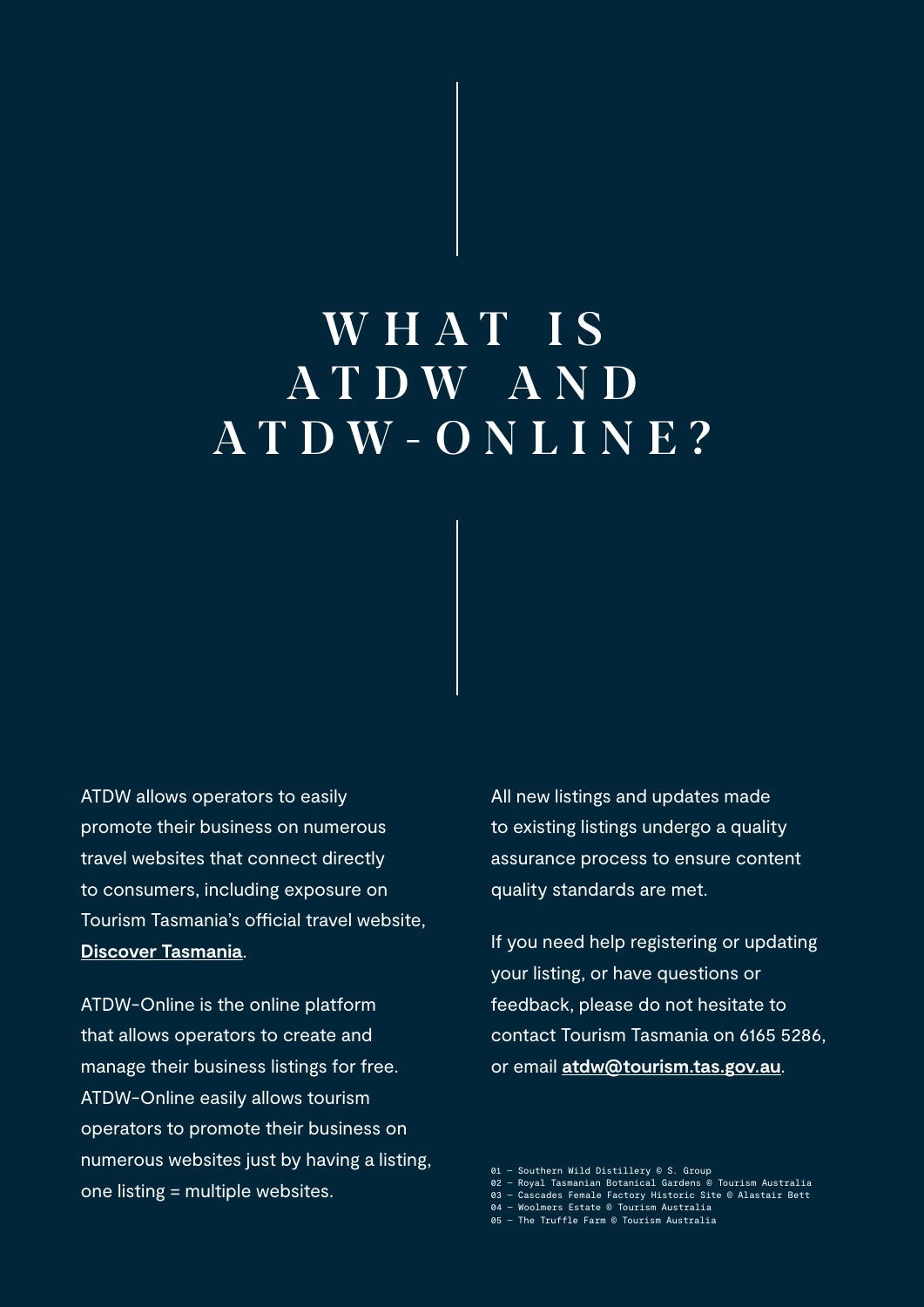

## What are the benefits of ATDW?

- –– Increased exposure online, through one listing that is seen on multiple websites
- –– Control your own information, with automatic and instant updates for your business listing across all sites including Google My Business.
- –– Mobile phone compatible
- –– Option to translate your listing into several languages providing additional distribution for your business (at an additional cost)
- –– Access to business intelligence and analytics
- –– Listing your business on ATDW is free

### ATDW listing eligibility

ATDW-Online is designed to capture and publish tourism business information, including events that would be of interest to leisure visitors.

To check if your business or event is eligible for a listing on the Australian Tourism Data Warehouse, refer to the **[Operator Listing Guidelines](https://www.tourismtasmania.com.au/__data/assets/pdf_file/0020/109019/ATDW-Operator-Listing-Guidelines_June-2019.pdf)**.

It's important to ensure that you are listing your business in the correct category when choosing a listing category and classification. For further information, refer to the ATDW user guides located **[here](https://www.tourismtasmania.com.au/marketing/atdw)**. The user guides contain information on Tasmania specific eligibility criteria and the documents required to support your ATDW registration. The categories that have Tasmania specific eligibility criteria are: Accommodation, Tour, and Transport.

Feel free to contact Tourism Tasmania if you are unsure whether your business meets the listing eligibility criteria.

#### How do I reset my password?

If you already have a listing but have forgotten your password, please follow the below instructions to reset your password.

Click on the forget password link at **[https://](https://atdw.com.au/atdw-online/) [atdw.com.au/atdw-online/](https://atdw.com.au/atdw-online/)** which will take you to the ATDW login page.

It will then ask you to enter your email address *(your email address is your username)* and a reset password email will be sent to you at this email address. Once the email is received click on the large orange reset password button, and a new page will come up on the screen. Please set your new password, once this action has been completed, you will be returned to your ATDW profile.

If this does not work, you can email our help desk for assistance via **[atdw@tourism.tas.gov.au](mailto:atdw@tourism.tas.gov.au)**

If you see a 'user not found' error message, contact Tourism Tasmania on 6165 5286 or email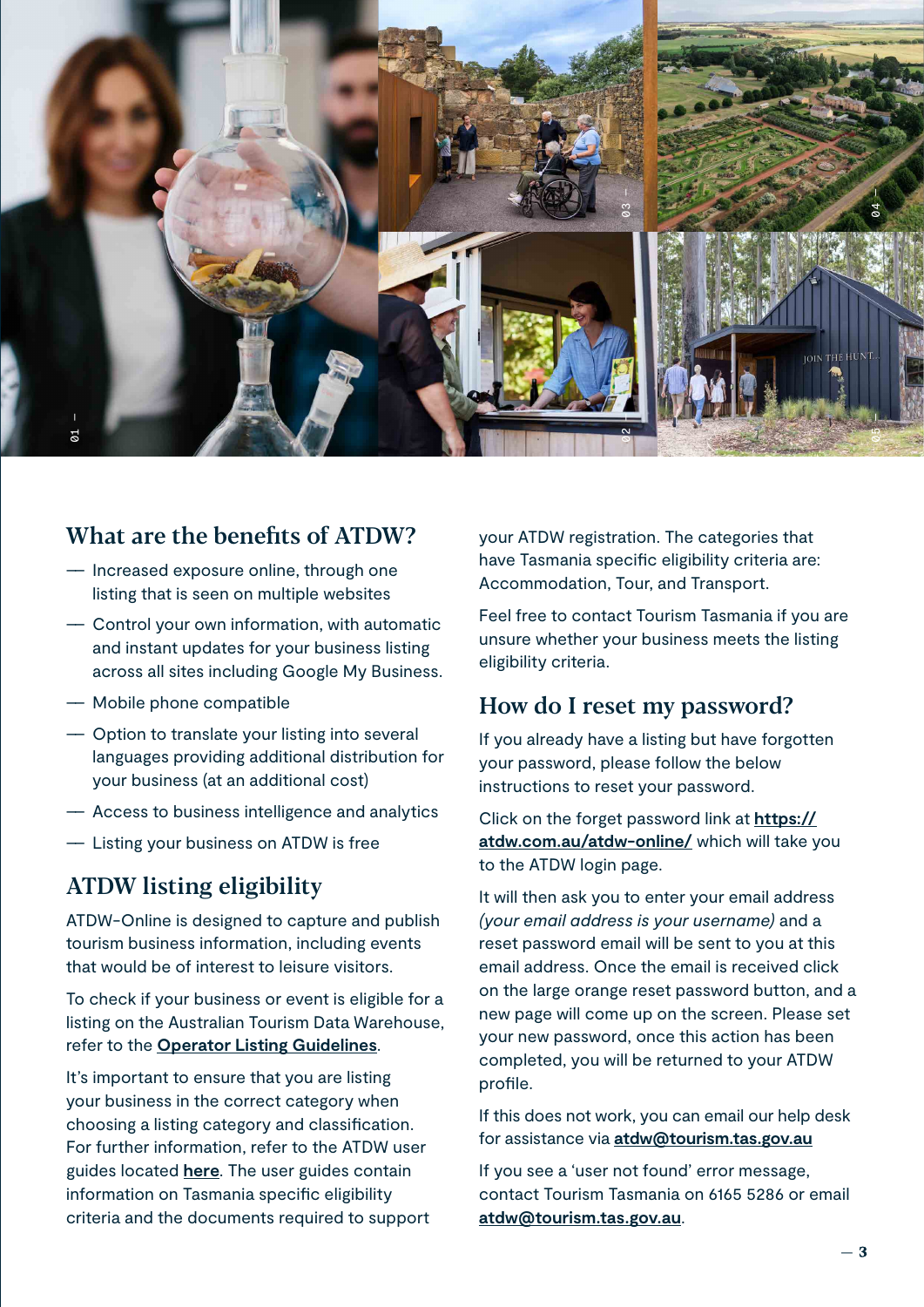## What do I need to have ready when registering my business for the first time?

If you are unsure if you already have an ATDW-Online account, please contact us at **[atdw@tourism.tas.gov.au](mailto:atdw@tourism.tas.gov.au)** or call 6165 5286.

Before you commence, please make sure you have the following items ready:

- –– Your business ABN
- –– Business information including the business address
- –– A great description of your business (this is what potential customers will read)
- –– Your consumer facing contact details and your social media handles
- –– Quality, high-resolution images or video of your product offering
- –– The accessibility and capacity status of your business

#### To register for the first time, go to **[atdw-online.com.au](http://atdw-online.com.au)**

Click the **REGISTER NOW** button

Choose the Account Type as 'Tourism Operator'

You will then be asked to set up a user account and register your business before creating your listing.

Once you have created your listing, you will be asked to 'submit for review'.

Our quality assurance process will identify you as a new business and we'll make sure your business is eligible for a listing before publishing. Tourism Tasmania may request that you email us the required documentation specific to your business category. It's important to ensure that you list your business in the correct ATDW category, so if unsure please ask.

## Who do I contact for help?

If you need help setting up or updating your listing, or you have any questions or feedback, contact the Tourism Tasmania ATDW help desk on 6165 5286 or email **[atdw@tourism.tas.gov.au](mailto:atdw@tourism.tas.gov.au)** You can also contact ATDW head office for assistance at **[support@atdw.com.au](mailto:support@atdw.com.au)**

## How long will it take for my new listing or listing updates to appear on distributor websites?

New listings may take 3-5 business days to appear on the Discover Tasmania website, providing you have supplied supporting evidence and your listing passes quality assurance.

Updates to existing listings may take 2-3 business days to appear on the site.

Please keep these timeframes in mind if you have an upcoming price change or would like to add an event.

## How can I find my listing on Discover Tasmania when it's published?

You can find your listing by using the search tool on the website. Type in the name of your listing and hit enter.

## How can I find out what other websites display ATDW listings?

ATDW head office has a **[webpage](https://atdw.com.au/distributors/current-distributors/)** that displays all of the ATDW website distributors for Australia. You can filter by ATDW category, state or region and distributor type.

## How can I optimise my ATDW Listing?

To fully optimise your listing, we recommend you add as much information as possible, so your listing is fully compatible with all ATDW distributor websites. These websites display varying amounts of information at their own discretion. The three most important areas for consideration in your listings are your business description, images, and contacts details. See below for some handy hints to ensure you get the most out of your listing:

#### **DESCRIPTION**

Your ATDW description should be factual and informative whilst providing the best representation of what your business has on offer. This is ultimately your sales pitch and presents a great opportunity to sell your business to potential customers. To set the scene, ensure that the first paragraph includes the name and location of your business and a sentence that clearly outlines your business offering.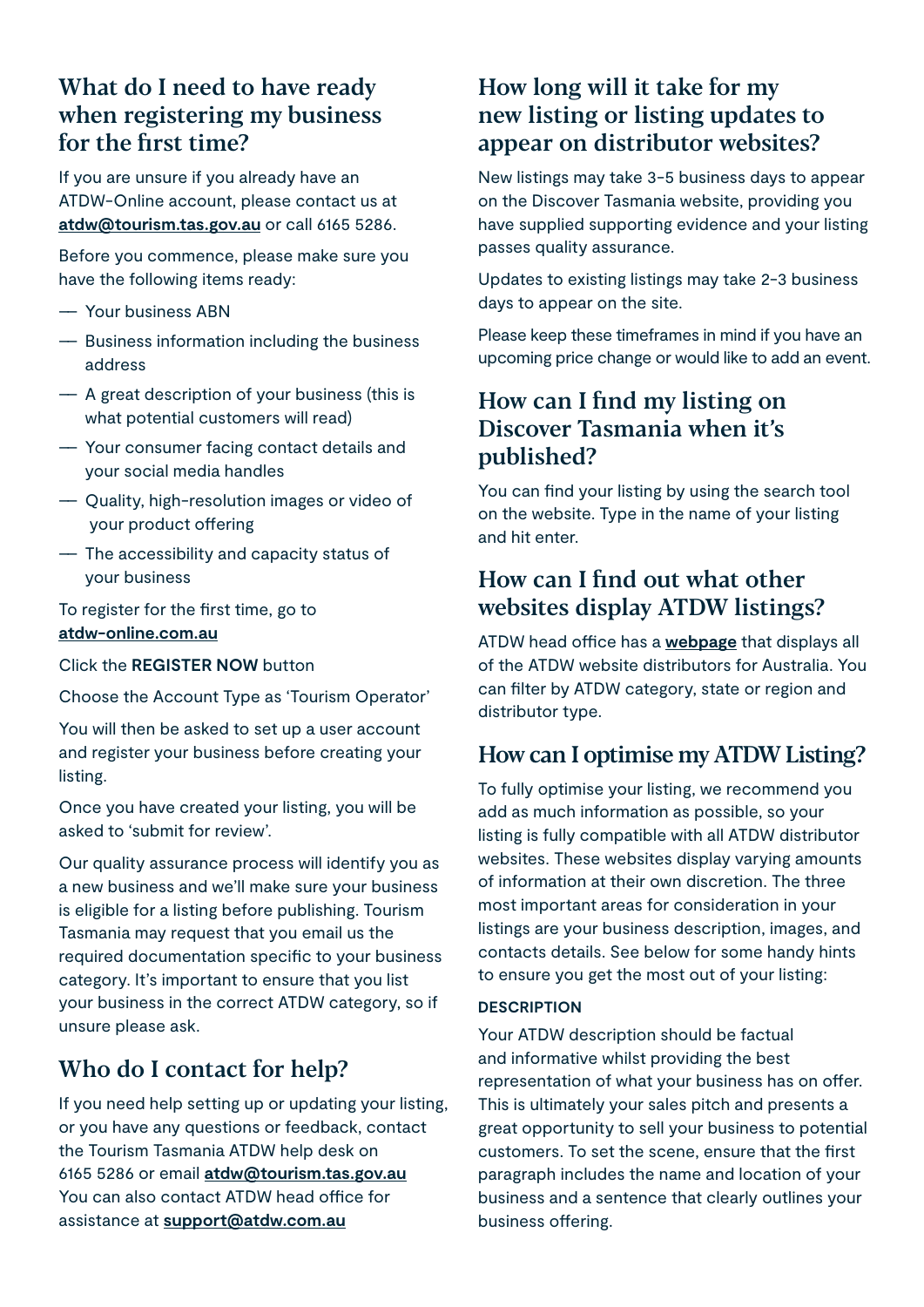Try to use all characters available in the listing description field. The number of characters available varies from category to category however generally aiming for 200 words is a good place to start. Ensure you read the guidance text that ATDW has added to assist you when writing your description. Be sure to write your description using full sentences with correct punctuation whilst using appropriate paragraph spacing and avoid using dot points. Website URL's, dates, times, and costs are not permitted in this section. There are other fields that capture this information.

#### **IMAGE TIPS – WHY ISN'T MY IMAGE SAVING?**

Please ensure all images are quality, high resolution and comply with the following ATDW image guidelines:

- –– Images need to be 1600 x 1200 pixel in size (can be slightly larger but not smaller) and preferably in JPG file format
- –– Images cannot be larger than 10 mb
- –– Images cannot be overtyped with any text or logos
- –– Images must be landscape to avoid image cropping
- –– Always include an 'alt text' comment for each image you supply. This is mandatory to assist visually impaired users.

The quality and content of the image is important as it helps showcase your business to potential customers. Ensure that your images are a true representation of your product. This will help customers understand what to expect when they join your experience.

#### **CONTACTS**

Make sure your business contact details are all up-to-date and try to add as many of fields as relevant. Ensure that your contacts are correct so that customers can reach you to make a booking or ask further questions about your experience. If you have a website booking URL, please include this as it will be displayed on the new Discover Tasmania as a 'book now' button.

#### **VIDEO FOOTAGE**

Please include a short video that specifically showcases your business. ATDW requires a link to either YouTube or Vimeo to be able to host your video. Keep it short and engaging to grab the immediate interest of the customer.

#### **SOCIAL MEDIA ACCOUNTS**

Are your social media details up to date? The Discover Tasmania website will display more social media fields which include Facebook, Instagram, and Twitter.

#### **ACCESSIBILITY STATUS**

Your business's accessibility status will now be displayed on listings on the Discover Tasmania website.

You will be requested to select one of the below accessibility statuses for your business:

- –– Actively welcomes people with access needs.
- –– Does not cater for people with access needs.
- –– Disabled access available, contact operator for details.

There are many more fields you can chose from, but these are optional. A note to consider is that Discover Tasmania will only display the statuses detailed above.

#### **ACCOMMODATION ROOM TYPE**

The Discover Tasmania website will display more information on your property for those businesses that have multiple room/ accommodation types. This generally applies to most properties except single use property classifications such as cottages, holidays houses and farm stays. If you have multiple room types, these can be added and updated in your listing using the 'add accommodation type' fields. Simply click 'Add an Accommodation Type' in the orange ribbon on the left-hand side of your accommodation navigation.

Always complete as many fields as relevant to your accommodation, ensuring that the images used clearly represent the style of room that the guest will experience. Specifications for images remain the same across all fields in ATDW-Online. 1600 x 1200 pixels, landscape format and no larger than 10 MB in size. Ensure you provide a variety of images across your different room types.

#### **USE THE GUIDANCE SECTION**

The ATDW provides a guidance section to assist you to fully optimise your listing. It also provides detailed instructions and handy hints on how to complete the relevant ATDW fields. This should be used as your first go to point.